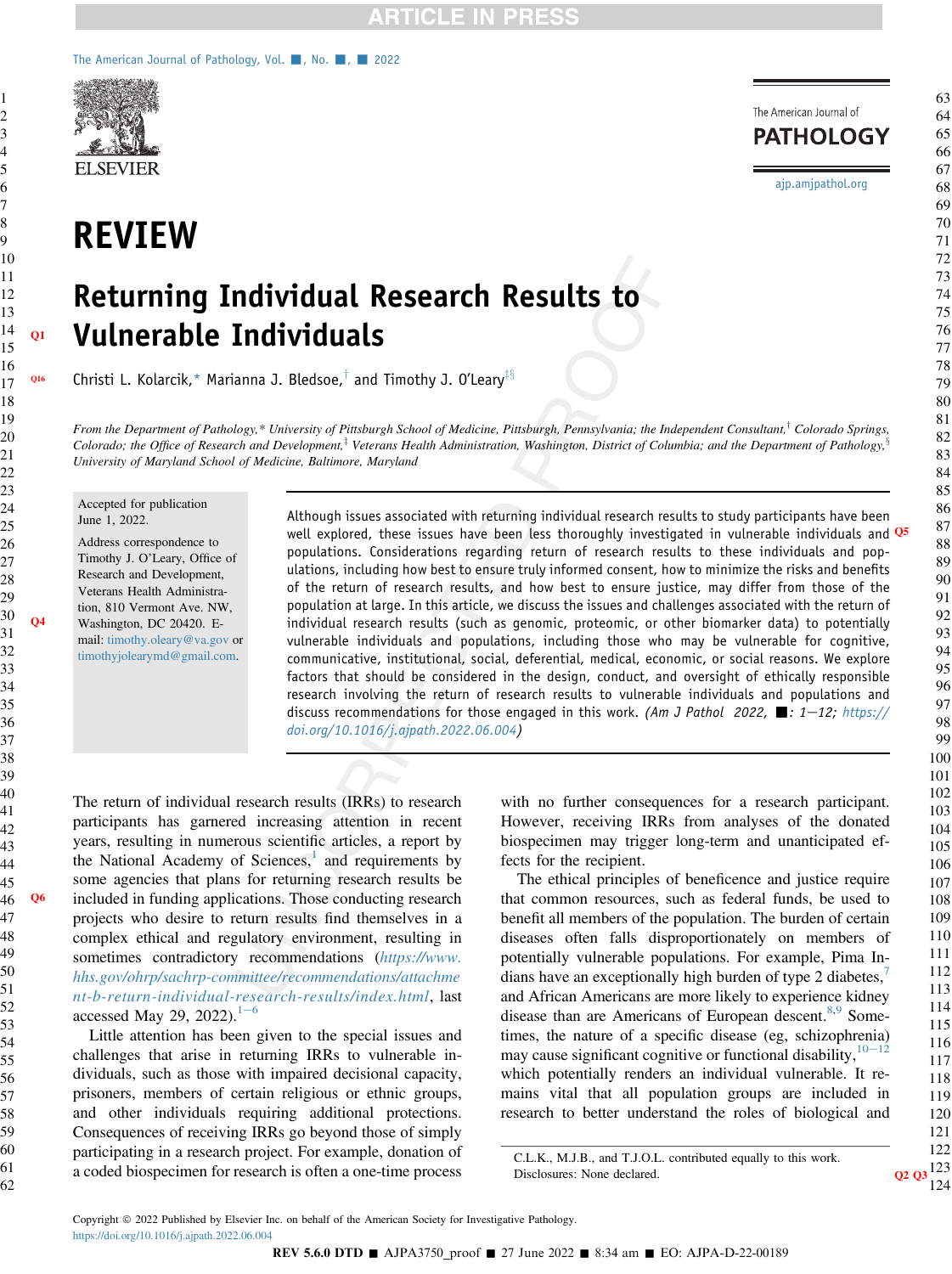social factors leading to disease and health disparities, and to ensure that all populations benefit from the research.<sup>[13](#page-10-4)</sup>

In this article, we discuss issues to consider when returning IRRs to potentially vulnerable study participants, focusing our attention on results that originate from testing human biospecimens. Some of these considerations also may apply to returning aggregate research results. We hope this exposition will assist researchers, Institutional Review Boards (IRBs), sponsors, and regulators in the design, conduct, and oversight of ethically responsible research involving return of IRRs.

# Who Is Vulnerable?

The term vulnerable can have multiple context-dependent meanings. For our purposes, a vulnerable individual is a research participant who requires additional protections with respect to research participation, $14,15$  $14,15$  including receipt of IRRs. Some individuals and populations may be vulnerable in research because they may be unable to provide voluntary informed consent; they may be at risk for incurring additional harms (eg, group harms) or subject to exploitation, coercion, or undue influence.<sup>[15](#page-10-6)[,16](#page-10-7)</sup> Traditionally, vulnerable populations include minors, pregnant women, prisoners, military service members, students or employees in hierarchical organizations, terminally ill, comatose, and physically and intellectually challenged individuals, institutionalized individuals, elderly individuals, visual or hearing impaired individuals, ethnic minorities, refugees, and economically and educationally disabled healthy volunteers.<sup>[15](#page-10-6)</sup> In this article, we modify the Gordon $17$  contextual approach for understanding vulnerability to form a seven-part framework  $[T<sup>T1</sup>]$  [\(Table 1](#page-2-0)) for analyzing issues associated with return of IRRs to vulnerable individuals.

## Ethical Issues

The Belmont Report defines general principles for human subject protection, including vulnerable research participants (Respect for Persons, Beneficence, and Justice, [https://www.](https://www.hhs.gov/ohrp/sites/default/files/the-belmont-report-508c_FINAL.pdf) hhs.gov/ohrp/sites/default/fi[les/the-belmont-report-508c\\_FIN](https://www.hhs.gov/ohrp/sites/default/files/the-belmont-report-508c_FINAL.pdf) [AL.pdf](https://www.hhs.gov/ohrp/sites/default/files/the-belmont-report-508c_FINAL.pdf), last accessed May 29, 2022). Respect for Persons requires protection of autonomy and underpins the requirement for honest and complete communication with research participants, as well as informed consent. It also requires that individuals who have diminished autonomy be provided with additional protections. Beneficence requires that research be performed in a manner that minimizes risks to research participants while maximizing potential benefits. Justice requires the equitable selection of participants and that research participants share equally in the distribution of the potential benefits and risks of research participation, including in the return of any IRRs. 166 167 168 169 170 171 172 173 174 175 176 177 178 179 180 181 182 183

Ethical issues associated with returning IRRs have been debated for many years ([https://www.hhs.gov/ohrp/sachrp-](https://www.hhs.gov/ohrp/sachrp-committee/recommendations/attachment-b-return-individual-research-results/index.html) [committee/recommendations/attachment-b-return-indivi](https://www.hhs.gov/ohrp/sachrp-committee/recommendations/attachment-b-return-individual-research-results/index.html) [dual-research-results/index.html](https://www.hhs.gov/ohrp/sachrp-committee/recommendations/attachment-b-return-individual-research-results/index.html), last accessed May 29,  $2022$ ),  $1-6$  $1-6$  $1-6$  and there is emerging consensus that returning IRRs can be appropriate when research results are analytically valid and clinically useful. However, controversy remains because returning IRRs has potentially competing risks and benefits. Considerations regarding return of IRRs to vulnerable research participants have not been widely discussed in the existing literature.

# Benefits and Risks from Return of Results

## Potential Benefits

There are several potential benefits to returning IRRs to research participants. For example, offering to return results can foster transparency and demonstrate respect for participants. In addition, laboratory findings from a research project may sometimes have a direct clinical benefit to the participant. The American College of Medical Genetics and Genomics has recognized the importance of reporting clinically useful secondary findings from genetic and genomics testing in clinical laboratories, because early intervention can reduce the risk of death from causes, ranging from sudden cardiac death to cancer.  $18,19$  $18,19$ 

#### Potential Harms

Advocates for returning IRRs have received pushback from authors who are concerned about potential participant harm from receiving IRRs originating in non-clinical laboratories.[5,](#page-10-11)[6](#page-10-12) Individual harms may potentially come from returning IRRs to any individual, whether vulnerable or not. Research laboratories do not generally operate under the same stringent quality controls as clinical laboratories, which must adhere to procedures that help to ensure the accuracy of their results. These controls include federally mandated requirements for biospecimen identification, test validation, and reporting, as well as both internal quality assurance activities and external proficiency testing. Laboratories that meet these requirements may become certified under the Clinical Laboratory Improvement Amendments of 1988 (CLIA), may perform the testing routinely, and may operate within an environment designed to deliver care. CLIA laboratory results may be returned to participants and used to guide further patient care.

#### Analytically or clinically invalid results

Returning invalid laboratory test results may harm participants. About two-thirds of medical decisions are based, at least in part, on the outcome of in vitro laboratory testing.<sup>20</sup> Inaccurate testing may lead to overdiagnosis of disease with inappropriate, potentially toxic, treatment, or to underdiag-nosis that leads to delayed treatment.<sup>[21](#page-10-14)</sup> Much research based on biospecimens is conducted in laboratories not CLIA certified to perform clinical testing, at costs lower than those incurred by CLIA laboratories.<sup>[22](#page-10-15)</sup> This testing may suggest associations between laboratory tests and health outcomes, 187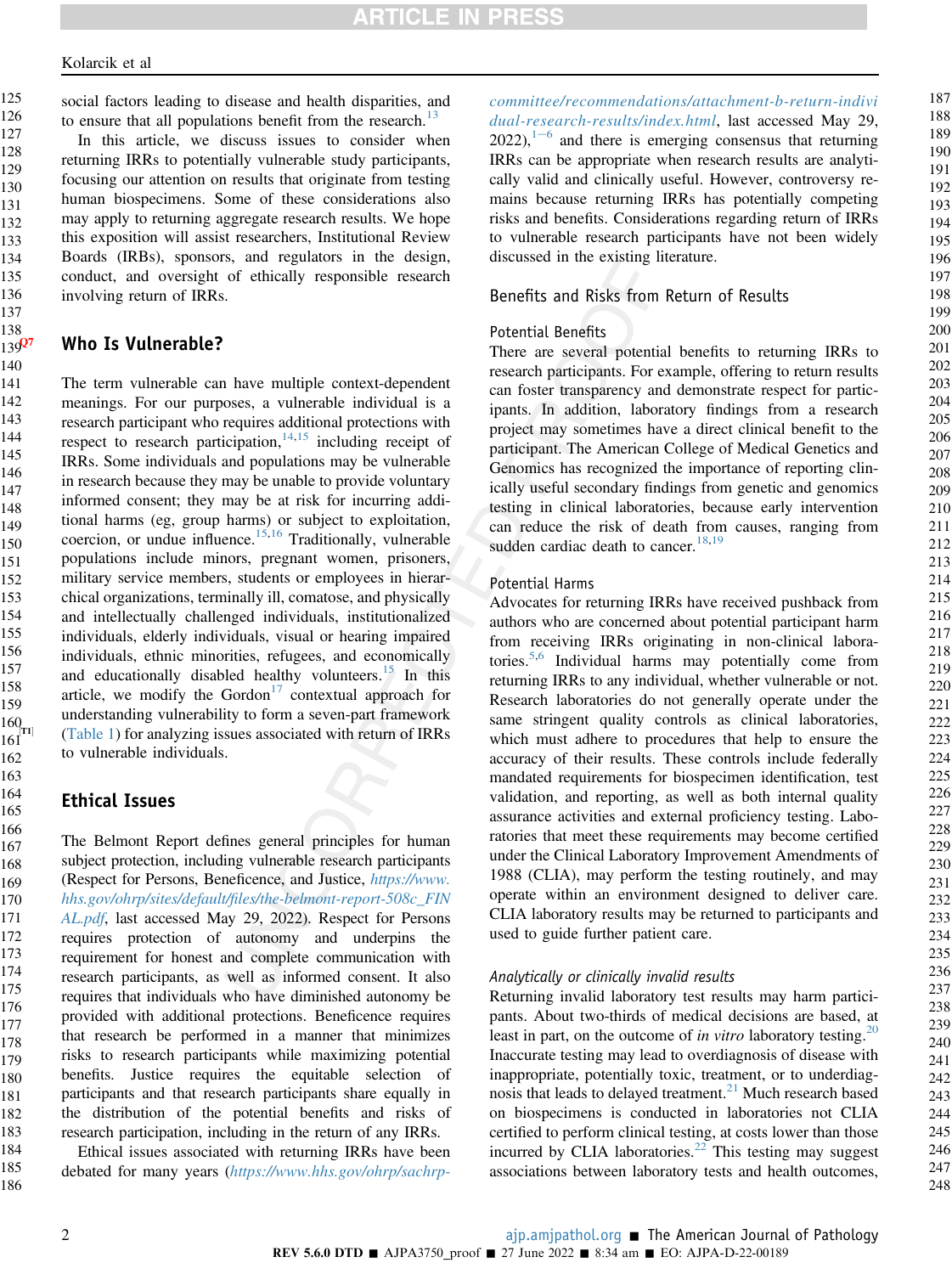#### Returning IRRs to Vulnerable Individuals

311

<span id="page-2-0"></span>

| Name                        | Description                                                                                                                                                          | Examples                                        |
|-----------------------------|----------------------------------------------------------------------------------------------------------------------------------------------------------------------|-------------------------------------------------|
| Cognitive vulnerability     | Individuals with decisional capacity limited by<br>cognitive impairment                                                                                              | Serious mental illness                          |
|                             |                                                                                                                                                                      | Age-related dementia                            |
|                             |                                                                                                                                                                      | Some infections                                 |
|                             |                                                                                                                                                                      | Chronic drug abuse                              |
| Communicative vulnerability | Individuals who may have limitations in their<br>ability to communicate effectively with the<br>research team                                                        | Deafness (congenital or acquired)               |
|                             |                                                                                                                                                                      | <b>Blindness</b>                                |
|                             |                                                                                                                                                                      | Auditory processing disorders                   |
|                             |                                                                                                                                                                      | Stroke-associated aphasia                       |
|                             |                                                                                                                                                                      | Conditions in which individuals speak only      |
|                             |                                                                                                                                                                      | through the use of eye-tracking devices, brain- |
|                             |                                                                                                                                                                      | computer interfaces, and other assistive        |
|                             |                                                                                                                                                                      | technologies                                    |
|                             |                                                                                                                                                                      | Speaking or reading a language different from   |
|                             |                                                                                                                                                                      | that of the research team                       |
| Institutional vulnerability | Individuals who are under the authority of others<br>who may have different values                                                                                   | Imprisonment                                    |
|                             |                                                                                                                                                                      | Parolee status                                  |
|                             |                                                                                                                                                                      | Group home residence                            |
|                             |                                                                                                                                                                      | Assisted living or nursing home residence       |
| Deferential vulnerability   | Individuals who may feel their perspectives are or<br>should be subordinate to others                                                                                | Illness (with respect to health care provider)  |
|                             |                                                                                                                                                                      | Intimacy (with respect to partner)              |
|                             |                                                                                                                                                                      | Employment (with respect to employer)           |
|                             |                                                                                                                                                                      | Active-duty military service                    |
| Medical vulnerability       | Individuals with serious health conditions for<br>which there is no standard treatment, and who<br>may conflate research investigation with<br>ordinary medical care | Amyotrophic lateral sclerosis                   |
|                             |                                                                                                                                                                      | Disseminated cancer                             |
|                             |                                                                                                                                                                      |                                                 |
|                             |                                                                                                                                                                      |                                                 |
| Economic vulnerability      | Individuals who are disadvantaged in the<br>distribution of income, housing, or health care                                                                          | Unemployment                                    |
|                             |                                                                                                                                                                      | Receiving disability payments                   |
|                             |                                                                                                                                                                      | Sole income from social security                |
| Social vulnerability        | Individuals who are members of undervalued or                                                                                                                        | Racial or ethnic minority                       |
|                             | marginalized social groups who may be at<br>increased risk of group harm or stigmatization                                                                           | Lesbian, gay, bisexual, transgender, queer      |
|                             |                                                                                                                                                                      | (LGBTQ)                                         |
|                             |                                                                                                                                                                      | Migrant                                         |
|                             |                                                                                                                                                                      | Non-English speaking                            |
|                             |                                                                                                                                                                      | Native American                                 |
|                             |                                                                                                                                                                      | Religious minority                              |

This should by no means be considered exhaustive. Each of these types of vulnerability may include other examples. For example, in some societies, many women exhibit economic and social vulnerability because of cultural issues.

and investigators and research participants are often convinced that there is a potential health benefit to sharing these research results. Research participants often express a desire to know their research results, regardless of whether they originate from a research laboratory or from a clinical laboratory. However, non-CLIA research laboratories may lack the rigorous quality assurance activities necessary to ensure accurate biospecimen identification, analytical accuracy, and clinical validity. A National Academies report suggests that this issue may be addressed outside the framework of CLIA, with IRBs assessing whether the quality assurance framework is sufficient.<sup>[1](#page-9-0)</sup> However, the report does not address how institutions would ensure that IRBs have the necessary expertise to perform this task.

Some investigators suggest a hybrid approach in which positive findings from research testing are confirmed in a CLIA laboratory, either before or after returning IRRs. This approach assumes, without justification, the correctness of negative research laboratory results and may (if IRRs are returned before clinical laboratory confirmation) cause uncertainty and anxiety if conflicting reports are received from multiple laboratories. It also puts research participants who lack the resources to obtain additional confirmatory testing at a disadvantage relative to other participants. In addition, for those participants who can afford additional testing, it may cause some economic harm. The difference between CLIA-certified and noncertified laboratories is often not well understood by clinicians not trained in laboratory medicine. The reasons that additional testing is required may be difficult for some investigators to communicate to research participants, and difficult for research participants to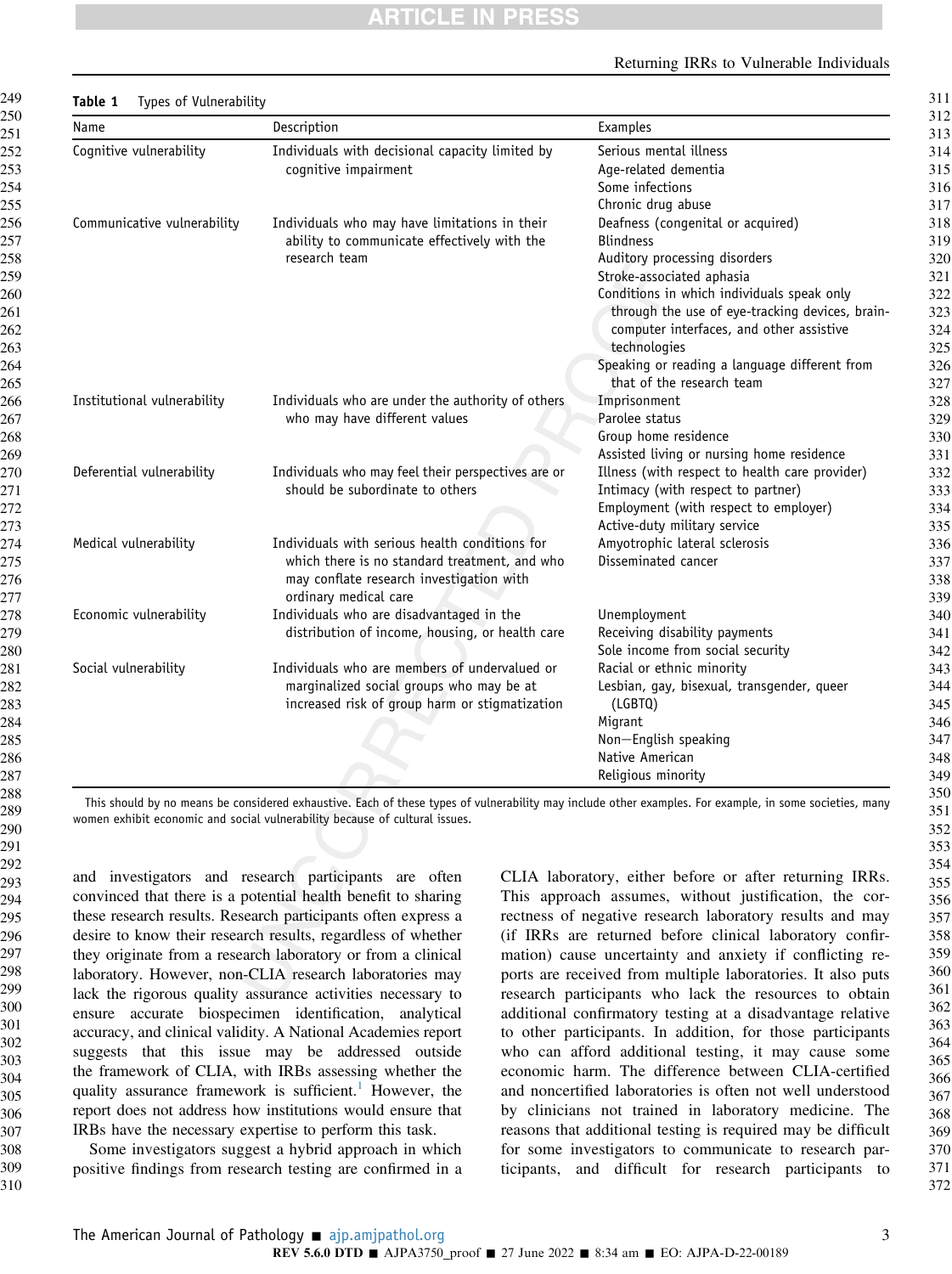407 408

427 428 429

understand, whether or not they are vulnerable. These participants may not obtain additional testing, believing it to have no personal value. 373 374 375 376

Other potential harms may accompany returning IRRs, whether or not they originate from a CLIA laboratory. These include confusion about the roles of investigators versus health care providers, contextual challenges in the interpretation of IRRs, the inability to equitably benefit from IRRs, and stigmatization of research participants. 377 378 379 380 381 382

#### Confusion about the investigator role (therapeutic misconception)

Clinical laboratory testing is, in many jurisdictions, considered to be the practice of medicine, and triggers a duty of care that is not typically associated with biospecimen analysis by research laboratories. It is unclear whether return of IRRs from non-clinical research laboratories generates or implies a duty of care on the part of the laboratory, and whether it places the director of such a laboratory in the role of a health care practitioner, for whom licensure may be required. Returning IRRs to individual participants further blurs the line between investigator and health care provider. This may generate confusion for research participants regarding whether a positive health care outcome is expected because of their research participation, or whether instead, their participation in research is a gift that may enable improved health care for all in the future. Although these issues apply to all participants, whether vulnerable or not, they may be exacerbated in those with medical, cognitive, or communicative vulnerability. 386 387 388 389 390 391 392 393 394 395 396 397 398 399 400 401 402 403 404 405 406

#### Contextual challenges in the interpretation of IRRs

Most laboratory testing is performed either to screen for disease or to facilitate diagnosis and treatment of an ongoing disease process. When investigators test research biospecimens, even using standard methods in a clinical laboratory, they may be testing a population that differs from that in which the test was validated and is ordinarily employed. The interpretation of IRRs may, in some cases at least, be more uncertain than the interpretation of the same test obtained during ordinary clinical care. In addition, as new information is developed, the interpretation of test results may change. This is particularly true for genetic tests, for which the understanding of both sequence variation and base modification (such as methylation) evolves over time and generates for the research team an obligation to convey the resulting uncertainty to research participants who receive IRRs. 409 410 411 412 413 414 415 416 417 418 419 420 421 422 423 424 425 426

#### Potential inability of vulnerable individuals to benefit from returning results

Returning IRRs to vulnerable individuals carries with it special considerations regarding the potential risks and benefits of the research. Members of vulnerable populations may experience limitations in financial and other 430 431 432 433 434

resources. In countries (like the United States) in which health care is not universally available, they may not be able to benefit from receipt of IRRs (whether they come from a CLIA laboratory or not). If, for example, a research participant is told that his/her genetic sequence puts him/ her at high risk for breast cancer, but he/she lacks resources to obtain the recommended follow-up care, there is significant potential for psychological distress; this is exacerbated for those whose results are provided by non-CLIA laboratories and for whom the expense of confirmatory testing falls to the participant. For studies in which both vulnerable and nonvulnerable individuals are enrolled, potential benefits from return of IRRs may not be distributed equally, in violation of the Belmont Report's principle of Justice. However, the exclusion of these populations from either research participation or the receipt of results provided to other research participants also violates the principle of Justice. The spectrum of potential negative consequences of returning IRRs must be considered, and efforts must be made to ensure equal benefit for vulnerable participants. Research institutions should consider directing participants to available medical and financial resources to enable them to potentially benefit from return of their IRRs.

#### Stigmatization and discrimination

When returning IRRs to vulnerable populations, special consideration should be given to potential stigmatization, which may result in individuals being viewed as "un-desirable [and] rejected,"<sup>[23](#page-10-16)</sup> and discrimination, which  $Q^8$ may limit the rights and power of participants from these groups.<sup>[24](#page-10-17)</sup> Furthermore, "...the accuracy and desirability of linking ethnic groups to genetic disease. [can] exaggerate genetic differences among ethnic groups and lead to unequal access to testing and therapy."[25](#page-10-18) Genetic testing in the Ashkenazi Jewish popu- Q9 lation provides one example. The notion that this population was genetically unique had both positive and negative public health implications, including increased awareness and testing among the Jewish population and concerns about discrimination regarding insurance and employment. $25-27$  $25-27$  $25-27$  Similarly, the African American population experienced significant discrimination because of misuse of information from population-based screens for sickle cell anemia.<sup>[26](#page-10-19)</sup> Focused attention on specific racial or ethnic groups may also further exaggerate health disparities by impacting the likelihood of inclusion or exclusion in genetic screening programs based on group membership.<sup>[28](#page-10-20)</sup> When returning IRRs, the broad social implications of research results should be considered. This is perhaps particularly relevant in the context of genetic results, which have implications for future medical care and on future generations. Potential benefits to individuals from returning IRRs should be weighed against potential group stigmatization and discrimination.<sup>[27](#page-10-21)</sup>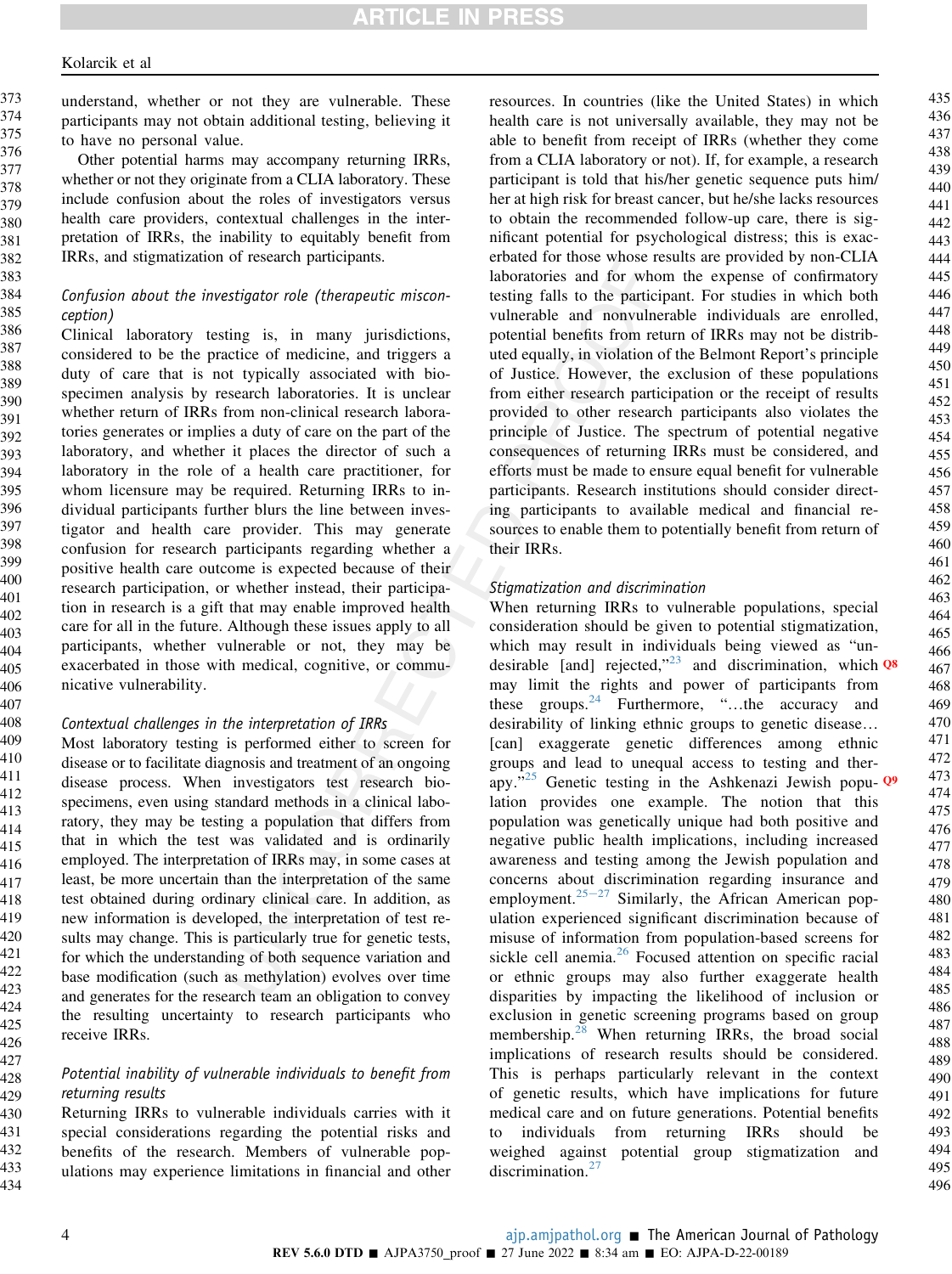# Considerations Related to Capacity in Returning IRRs

There is a broad range of contexts in which vulnerability may manifest, including cognitive, communicative, institutional, deferential, medical, economic, and social vulnerability [\(Table 1](#page-2-0)). Decisional capacity must be considered in all types of vulnerabilities as it is integral to the ethical return of IRRs in individuals with these vulnerabilities.

Decisional capacity refers to a person's ability to make an informed decision. Capacity, therefore, must always be "assessed relative to a specific decision, at a particular time, in a particular context" ([https://plato.stanford.edu/entries/](https://plato.stanford.edu/entries/decision-capacity) [decision-capacity](https://plato.stanford.edu/entries/decision-capacity), last accessed May 29, 2022). With respect to returning IRRs, this includes the ability to appreciate higher-probability and long-term consequences of the information being received.

In general, the capacity to make an informed decision requires at least four elements: i) understanding the facts; ii) appreciating the nature and consequences of the decision that one is making; iii) reasoning, often considered as the ability to weigh the benefits and risks associated with a decision; and iv) making and communicating a choice.

Capacity is a continuous quality that may be present to varying degrees over time and is affected by the decision at hand.<sup>[29](#page-10-22)</sup> Therefore, in some cases, procedures or tests that require consent over extended periods of time may need repeated assessments.[30](#page-10-23) Research participants may lose capacity during a research project because of disease progression, injury, or death. There has been excellent scholarship on this issue,  $31-34$  $31-34$  $31-34$  and a full exploration of the ethical and legal issues relevant to these participants is not feasible herein.

Ideally, decisional capacity should be carefully considered for every research participant. However, given feasibility and participant burden, it is usually assumed that adults have sufficient capacity in the absence of contrary evidence. Issues of capacity are relevant to many vulnerabilities, and any form of vulnerability may limit a participant's capacity. We expand on and discuss considerations related to returning IRRs in vulnerable individuals below.

## Context-Dependent Vulnerability and Return of Research Results

Return of Research Results to Participants with Cognitive Vulnerability

Research participants with some forms of cognitive vulnerability may have impaired decisional capacity. Capacity is frequently impaired in conditions, including serious mental illness,  $35$  age-related dementia,  $36$  some infections ([https://www.psychiatry.org/File Library/Psychiatr](https://www.psychiatry.org/File%20Library/Psychiatrists/Directories/Library-and-Archive/resource_documents/Resource-Document-2019-Decisional-Capacity-Determinations-in-Consultation-Liaison-Psychiatry.pdf)

[ists/Directories/Library-and-Archive/resource\\_documents/](https://www.psychiatry.org/File%20Library/Psychiatrists/Directories/Library-and-Archive/resource_documents/Resource-Document-2019-Decisional-Capacity-Determinations-in-Consultation-Liaison-Psychiatry.pdf) [Resource-Document-2019-Decisional-Capacity-Determinatio](https://www.psychiatry.org/File%20Library/Psychiatrists/Directories/Library-and-Archive/resource_documents/Resource-Document-2019-Decisional-Capacity-Determinations-in-Consultation-Liaison-Psychiatry.pdf) [ns-in-Consultation-Liaison-Psychiatry.pdf](https://www.psychiatry.org/File%20Library/Psychiatrists/Directories/Library-and-Archive/resource_documents/Resource-Document-2019-Decisional-Capacity-Determinations-in-Consultation-Liaison-Psychiatry.pdf), last accessed May 29, 2022), and chronic drug abuse. $37$  Limitations in decisional capacity are not necessarily absolute, and the mere existence of mental or physical illness or disability does not necessarily indicate a lack of decisional capacity. With respect to returning IRRs, individuals with some forms of cognitive vulnerability may lack sufficient understanding of facts, appreciation of consequences, or reasoning ability to understand the implications of receiving IRRs and, therefore, to consent to receive them. Higher levels of understanding may be required for consent to receive IRRs than to consent to participate because of the complexity of the issues associated with receiving IRRs.

The US Federal Policy for the Protection of Human Subjects says little about returning IRRs to participants. It requires that, when appropriate, the consent documents include a statement regarding whether clinically relevant research results, including IRRs, will be disclosed to subjects, and if so, under what conditions. However, it does not specifically address returning IRRs to vulnerable individuals or populations. The US Federal Policy for the Protection of Human Subjects does require that studies include additional safeguards to protect the rights and welfare of research participants at risk for cognitive impairment. In the context of studies in which IRRs will be returned to participants with cognitive vulnerability, this could include the use of consent or assent forms written in plain language along with additional educational materials related to results to be returned to help ensure understanding.

One federal regulatory protection for those with cognitive impairment is the inclusion of legally authorized representatives in the informed consent process, although no guidance is provided regarding returning IRRs to these individuals. When returning IRRs, we suggest that an investigator explain the implications and limitations of the results to the research participant, as well as to the legally authorized representative. Investigators need to pay special attention to both the capacity to consent to the research (including returning IRRs) and the capacity to understand the results being returned.

Because cognitively impaired individuals often experience societal ostracism or prejudice, special consideration must be given to individual and group harms that may result from dissemination of research findings, or disclosure that an individual is participating in a study.  $33,34$  $33,34$  Cognitive impairment and decision-making capacity may vary over time; one cannot assume that an individual who had capacity to consent to return of IRRs at one time is capable of understanding those results at some uncertain point in the future and vice versa.<sup>[38](#page-10-30)</sup> However, when participants express an informed choice regarding results' disclosure to family members or others but then lose capacity during the conduct of the study, respect for autonomy suggests that their preferences be respected.[39](#page-10-31) Indeed, the optimal approach is to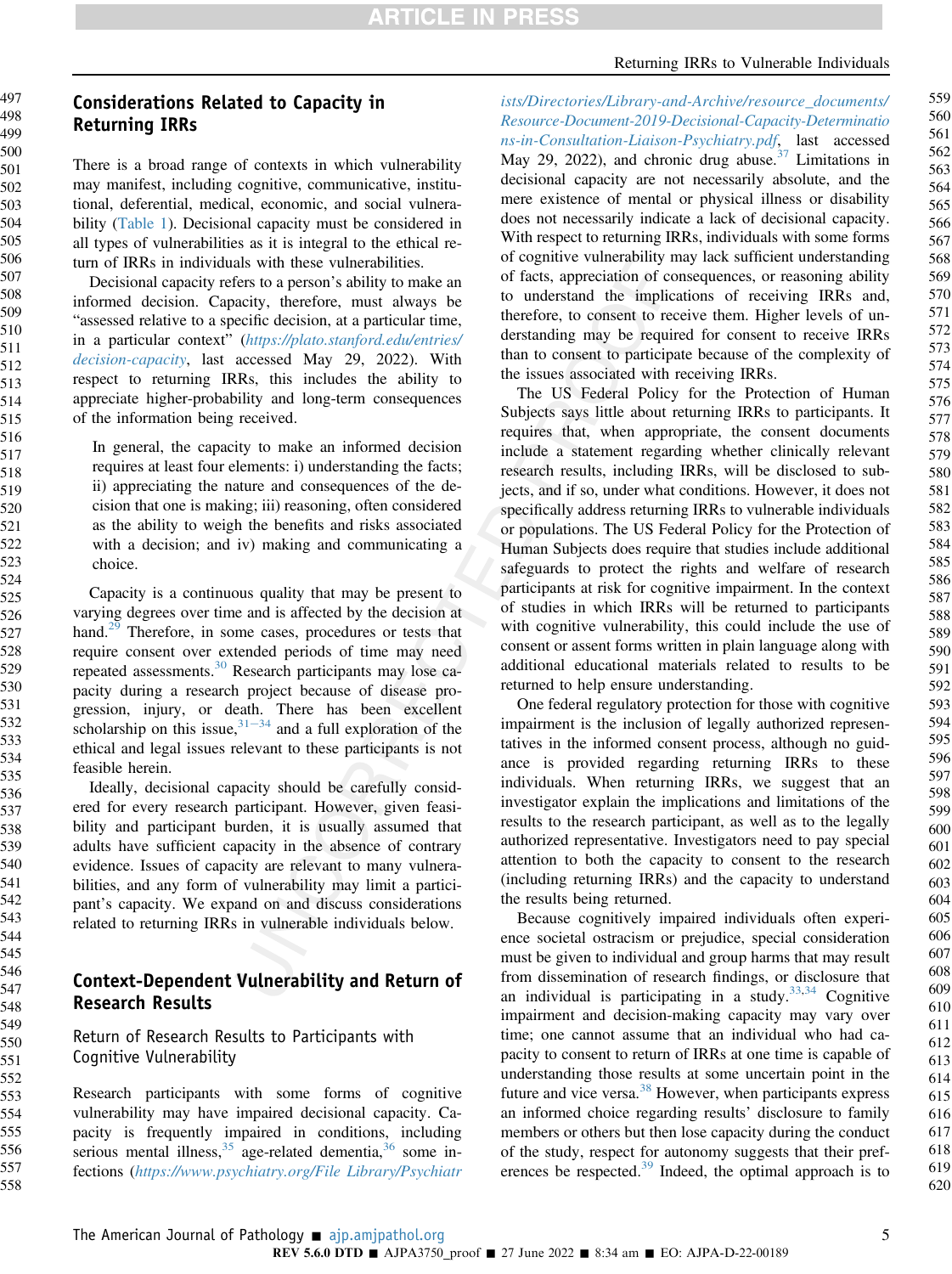encourage research participants to consider at the time of consent how they want their results to be handled if they subsequently lose capacity. Evaluating these possibilities will help ensure that potential benefits of IRRs do not outweigh potential harms to the participant. 621 622 623 624 625 626

## Return of IRRs to Individuals with Communicative Vulnerability

Research participants with communication challenges may have communicative vulnerability [\(Table 1\)](#page-2-0). Investigators should not assume that individuals who are affected by these and similar conditions are cognitively impaired but must be aware that neither does cognitive impairment spare these population groups. In some instances, such as with the elderly with hearing loss and those with amyotrophic lateral sclerosis, the likelihood of cognitive vulnerability may be increased.[40](#page-10-32),[41](#page-11-0) Moreover, individuals with communicative vulnerability are at increased risk of economic vulnerability ([https://www.afb.org/research-and-initiatives/employment/](https://www.afb.org/research-and-initiatives/employment/reviewing-disability-employment-research-people-blind-visually) [reviewing-disability-employment-research-people-blind-vis](https://www.afb.org/research-and-initiatives/employment/reviewing-disability-employment-research-people-blind-visually) [ually](https://www.afb.org/research-and-initiatives/employment/reviewing-disability-employment-research-people-blind-visually), last accessed March 14, 2022). Furthermore, stigmatization and other group harms may be particularly relevant to those with communicative vulnerability. For example, much of the public (including the medical community) views deafness as a condition in need of correction, although members of the American Sign Language community view deafness as a cultural identity<sup>[42](#page-11-1),43</sup>; this lack of understanding may lead to mistrust and/or exclusion from research. Individuals with communicative vulnerability may not be able to benefit from IRRs if results are not provided in a format the research participant understands. 631 632 633 634 635 636 637 638 639 640 641 642 643 644 645 646 647 648 649 650 651 652 653 654 655 656

Communicative vulnerability is not rare. As many as 5% of children (and presumably adults) experience auditory processing disorders,<sup>[44](#page-11-3)</sup> which may be comorbid with conditions such as attention-deficit and hyperactivity disorders. Similarly, dyslexia affects  $3\%$  to  $7\%$  of the population.<sup>[45](#page-11-4)</sup> There is no direct relationship between either auditory processing disorders or dyslexia and cognitive skill,  $46,47$  $46,47$ although both complicate informed consent/assent for IRRs, returning IRRs, and benefiting from IRRs. Although those with auditory processing disorders may benefit from written materials, individuals with dyslexia may benefit from having the elements of informed consent presented orally. Multimodal approaches to both consent and return of IRRs may thus benefit much of the population. When processing of detailed written informed consent documents is not possible, the content may be presented orally and documented using a short-form written consent document ([https://www.fda.gov/regulatory-information/search-fda-gui](https://www.fda.gov/regulatory-information/search-fda-guidance-documents/guide-informed-consent) [dance-documents/guide-informed-consent](https://www.fda.gov/regulatory-information/search-fda-guidance-documents/guide-informed-consent), last accessed May 29, 2022). Unfortunately, the literature regarding informed consent and return of IRRs in those with communicative vulnerability is limited. Broader engagement with members of these communities would 657 658 659 660 661 662 663 664 665 666 667 668 669 670 671 672 673 674 675 676 677 678 679 680 681 682

promote better understanding of how to maximize potential benefit from returning IRRs, while minimizing potential individual and group harms.<sup>[48](#page-11-7)</sup>

#### Return of IRRs to Individuals with Institutional Vulnerability

Prisoners are considered a vulnerable population from the perspective of informed consent. They may also be considered vulnerable in the context of return of IRRs because they are under the authority of others who may have different values and priorities. Projects funded by either the Department of Health and Human Services or the Department of Veterans Affairs must undergo a detailed prior review if prisoners are included [Prisoner Research Certification (2020), n.d.,  $https://www.hhs.gov/ohrp/regula$ <sup>Q10</sup> [tions-and-policy/guidance/prisoner-research-certi](https://www.hhs.gov/ohrp/regulations-and-policy/guidance/prisoner-research-certification/index.html)fication/ [index.html](https://www.hhs.gov/ohrp/regulations-and-policy/guidance/prisoner-research-certification/index.html), last accessed May 29, 2022; [https://www.va.gov/](https://www.va.gov/vhapublications/ViewPublication.asp?pub_ID=8171)  $vhapublications/ViewPublications/We will be a specific value of the system.$ accessed May 29, 2022]. Historically, prisoners have been exploited in research endeavors, $49$  although a recent study suggested some do not feel exploited by research participation and are motivated to participate to gain access to treatments.<sup>50</sup> Although it is possible that this desire reflects therapeutic misconception, it may also reflect medical vulnerability associated with a belief, whether well founded or not, that research participation will improve prison medical care because it is being indirectly observed by researchers. As for other vulnerable populations, the risk/benefit ratio for incarcerated research participants must be weighed, particularly as potential for harm increases. $51$  Moreover, the incarcerated population is significantly more likely to have a history of serious mental illness than are members of the general population.[49](#page-11-8)[,52](#page-11-11) Infectious diseases, substance abuse, and other major medical conditions disproportionately affect this group.<sup>[53](#page-11-12)–[55](#page-11-12)</sup> Finally, the privacy rights provided by Health Insurance Portability and Accountability Act of 1996 for returned results are more limited for prisoners than for the general population ([https://law.uh.edu/](https://law.uh.edu/healthlaw/perspectives/Privacy/030128HIPAAs.pdf) [healthlaw/perspectives/Privacy/030128HIPAAs.pdf](https://law.uh.edu/healthlaw/perspectives/Privacy/030128HIPAAs.pdf), last accessed May 29, 2022). Except for attorney-client interactions, communications are monitored, and materials within the incarcerated person's possession are subject to inspection. When consenting for the research and for the return of IRRs to prisoners, potential participants should be reminded of these limitations to their privacy.

Although the institutional vulnerability of prisoners is universally recognized, impairments that may occur because of engagement with the criminal justice system as a parolee or as one awaiting trial have not received much attention. Release from incarceration does not restore full autonomy, except perhaps for exonerated and pardoned individuals. Court-ordered supervision, including parole, can potentially affect an individual's perception of decisional capacity and contribute to coercion or undue influence. Researchers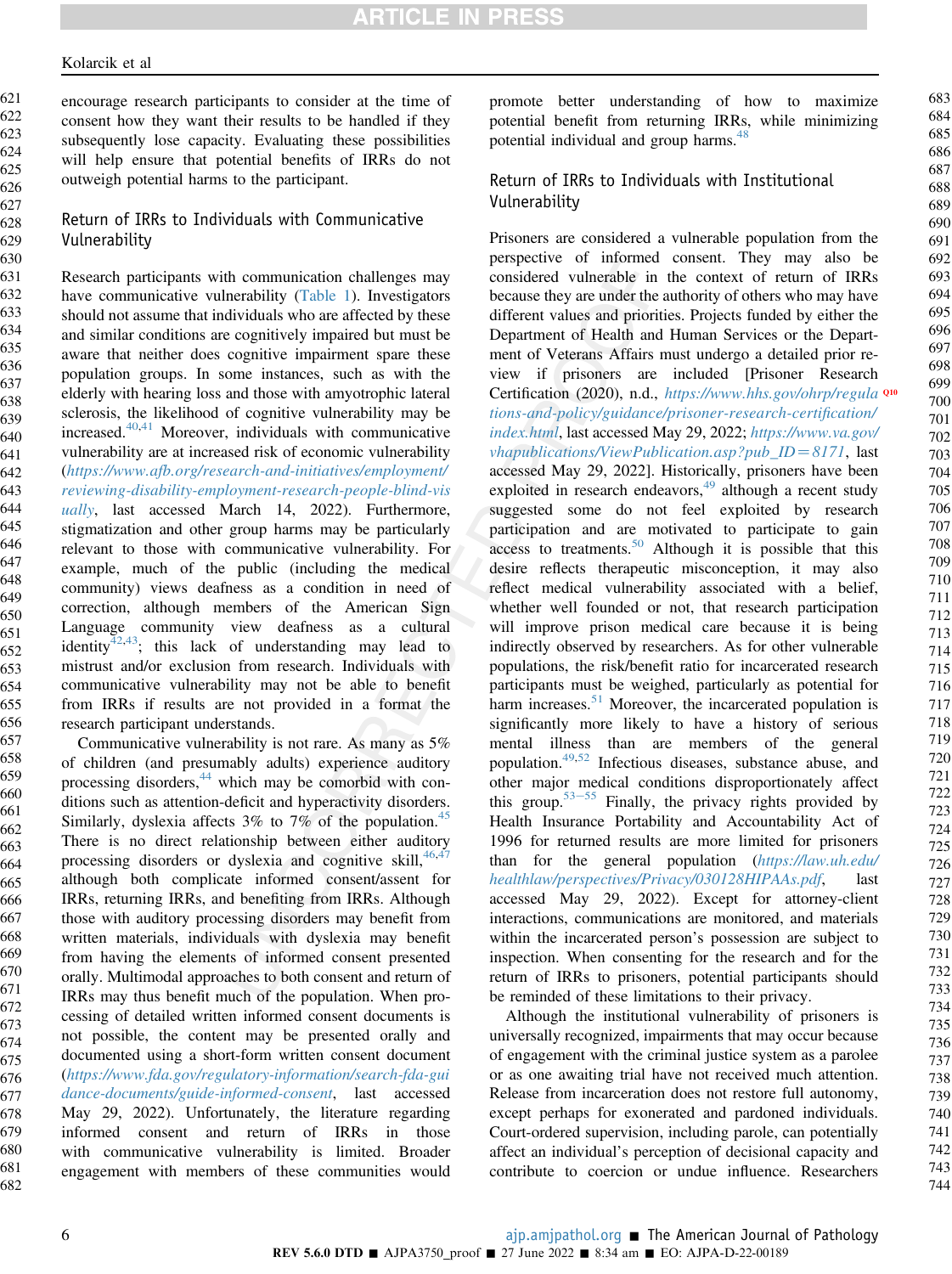805 806 involved with participants engaged with the criminal justice system should develop an understanding of precisely how these factors may affect each potential research participant. Studies contemplating returning results to incarcerated persons or to those with ongoing legal concerns should be designed and executed with advice from attorneys with specialized training and experience in both prison law and practices, as well as health care law. In addition, the consent process should ensure that involvement of the legal system does not impair the capacity of the potential research participant either to consent to return of results or to potentially benefit from any IRRs provided. Finally, the use of Community Advisory Boards may be particularly useful in study populations involving prisoners for addressing some of the issues that arise related to the return of IRRs in this population (eg, input could be provided on what privacy protections are needed).

#### Return of IRRs to Participants with Deferential and Medical Vulnerability

Deferential vulnerability arises from inequalities among people that may influence behavior, including sex, race, class, or position. Potential for deferential vulnerability is inherent in a medical setting because individuals are usually invited to participate in research because they are ill and have sought medical care. The deference of patients to health care providers may be extended to members of a research team that works in the same environment in which care is provided or in which the treating physician is also the investigator. This may be particularly acute when a potential research participant experiences a serious health condition for which there is no good treatment option (medical vulnerability). A risk associated with returning IRRs to individuals with deferential and medical vulnerability may be further promotion of the therapeutic misconception that the research investigation should benefit the participant directly. The consent process should be carefully designed to make it clear that research participation is a gift to others from which the participant should not expect personal benefit. Researchers need to exercise great care in explaining the limitations of returning IRRs during the informed consent process, particularly with individuals who may have deferential and medical vulnerabilities. For example, to reduce inappropriate deference in the case of medical vulnerability, the process of consenting to returning IRRs should be conducted in the absence of individuals engaged in ordinary patient care when possible. Avoiding the use of traditional medical attire when engaging in the consent process may also reduce deference to study team members.

#### Return of IRRs to Participants with Economic and Social Vulnerability

This category of participants includes individuals who are disadvantaged in the distribution of social goods and

## Returning IRRs to Vulnerable Individuals

services, including income, housing, and/or health care (economic vulnerability<sup>17</sup>), as well as individuals who are part of an undervalued social group that is particularly susceptible to stereotyping and discrimination (social vulnerability<sup>17</sup>). Economic and social vulnerabilities may impair decisional capacity of a cognitively normal individual. Examples include sleep deprivation due to working multiple jobs, exhaustion due to serving as a caregiver, and the impact of physical or mental partner abuse. Economically and socially vulnerable research participants may not be able to benefit from returned results and may be at an increased risk of group harm and stigmati-zation.<sup>[56](#page-11-13)</sup> Engaging these populations in study decisionmaking and oversight processes can help mitigate these concerns. For example, when planning for the development of large tissue biorepositories, it is common to use focus groups, surveys, community advisory boards, and other forms of community engagement to develop policies and operating procedures for the project, including for returning any IRR.<sup>[57](#page-11-14)–[59](#page-11-14)</sup> Ongoing engagement of vulnerable populations may enable a deeper understanding of how return of IRRs may affect members of nonvulnerable and vulnerable groups differently. Membership in economically and/or socially vulnerable groups does not imply that an individual lacks decisional capacity and it is not necessary for investigators to separately evaluate every potential influence on decisional capacity. In many cases, it is sufficient for investigators to illustrate for research participants the ways in which social and societal issues can affect capacity and allow individuals to selfassess in a manner that allows the participant to work within his/her comfort level.

## Tribal Consent and Group Harms

The harms associated with returning research results to tribal communities have generated significant discussion, in part because of a legal case involving disputed use of Native American Indian DNA samples, Havasupai Tribe of the Havasupai Reservation v. Arizona Board of Regents and Therese Ann Markow 2004 (discussed by van Assche et al<sup>[60](#page-11-15)</sup>). This case has helped to inform considerations regarding both informed consent and returning research results to tribal communities. In the Havasupai case, the Tribe was consented for studies of diabetes but stored biospecimens were later used for purposes that the group found objectionable, resulting in dignitary harms to the group.

Research activities within territories under American Indian or Alaska Native Tribal jurisdiction are subject to regulation by Tribal authorities. The US Federal Policy for the Protection of Human Subjects specifically recognizes the rights of Tribes to regulate research by, for example, requiring review by a Tribal IRB as an exception to the single IRB rule in multi-institution ([https://www.ncai.org/](https://www.ncai.org/policy-research-center/research-data/prc-publications/ResearchPolicyUpdate.pdf) [policy-research-center/research-data/prc-publications/Rese](https://www.ncai.org/policy-research-center/research-data/prc-publications/ResearchPolicyUpdate.pdf) [archPolicyUpdate.pdf](https://www.ncai.org/policy-research-center/research-data/prc-publications/ResearchPolicyUpdate.pdf), last accessed May 29, 2022).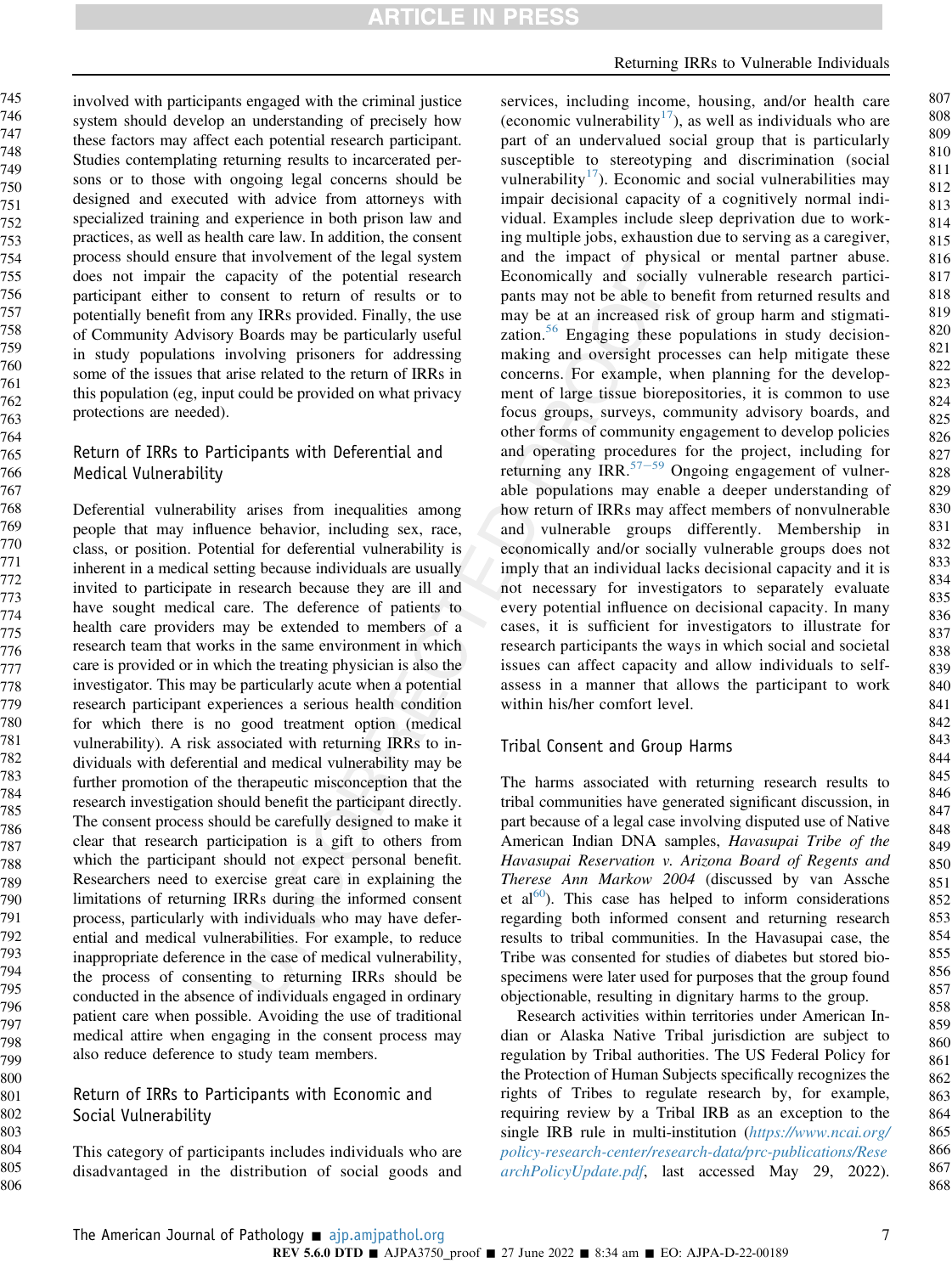Respect for Persons, as defined by the Belmont Report, may also require recognition of an individual's membership in an identified ethnic community; this is often the case with indigenous populations, such as American Indians. The American Indian and Alaska Native Genetics Resource Center provides an excellent resource dealing with issues of study design, informed consent, and data sharing [ie, in many ways as applicable to any research involving Native Americans, whether or not a portion of this work, such as biospecimen donation, is conducted on Tribal lands ([https://www.ncai.org/policy-research-center/initiatives/pro](https://www.ncai.org/policy-research-center/initiatives/projects/genetics-resource-center) [jects/genetics-resource-center](https://www.ncai.org/policy-research-center/initiatives/projects/genetics-resource-center), last accessed May 29, 2022)]. Additional useful information is found in the Tribal Collaboration Working Group Report to the All of Us Research Program Advisory Panel ([https://allofus.nih.](https://allofus.nih.gov/sites/default/files/tribal_collab_work_group_rept.pdf) gov/sites/default/fi[les/tribal\\_collab\\_work\\_group\\_rept.pdf](https://allofus.nih.gov/sites/default/files/tribal_collab_work_group_rept.pdf), last accessed May 29, 2022). 869 870 871 872 873 874 875 876 877 878 879 880 881 882 883 884 885 886 887

Many individuals who identify as Native American may belong to groups that are not formally recognized by the US government. However, Respect for Persons requires researchers to be sensitive to concerns of groups that lack such recognition. In addition, nearly 30% of individuals identified as American Indian or Alaska Native are impoverished ([https://www.census.gov/newsroom/facts-for-features/2015/](https://www.census.gov/newsroom/facts-for-features/2015/cb15-ff22.html) [cb15-ff22.html](https://www.census.gov/newsroom/facts-for-features/2015/cb15-ff22.html), last accessed May 20, 2022). Both poverty and geographic isolation limit access of these individuals to resources that inform interpretation of IRRs, thus limiting their ability to benefit from IRRs. This imposes responsibility for researchers to ensure that a decision to return results does not disadvantage members of indigenous participants by comparison with others. To the extent that returning IRRs may be expected to influence future medical care, the following language from the Belmont Report is applicable: "...justice demands both that these not provide advantages only to those who can afford them" ([https://www.hhs.gov/ohrp/sites/default/](https://www.hhs.gov/ohrp/sites/default/files/the-belmont-report-508c_FINAL.pdf)files/ [the-belmont-report-508c\\_FINAL.pdf](https://www.hhs.gov/ohrp/sites/default/files/the-belmont-report-508c_FINAL.pdf), last accessed May 29, 2022). This is a critical consideration in that all research participants should share equally in any benefits from IRRs, with no subpopulations subjected to undue burdens. 888 889 890 891 892 893 894 895 896 897 898 899 900 901 902 903 904 905 906 907 908 909 910 911 912 913

Best practices are for researchers to engage with native communities early and often and, where IRRs will be returned, to develop plans for returning results with input from both elected representatives of Tribal communities and, when possible, individuals holding no formal office. Issues that concern these communities may not be obvious to those who do not come from them; the only way to effectively identify and address these concerns is community engagement from the point of research design through completion, analysis, and dissemination. We contend that this perspective and approach should be more broadly utilized as it acknowledges not only the importance of research participation from all communities but the unique factors affecting each community. 914 915 916 917 918 919 920 921 922 923 924 925 926 927 928 929 930

#### Vulnerability of Members of Religious or Ethnic Groups

Membership in a religious community may constitute an important part of an individual's identity and is a potential source of stigmatization. When research targets members of such a community or occurs in areas in which members are heavily overrepresented, community engagement in developing processes used for informed consent and the return of any results may result in improved recruitment, may ensure that those contributing to the research can benefit from the results, and may minimize potential group harms. For example, various Amish communities have contributed greatly to genetic research, $61$  which is often conducted in the context of community health clinics to achieve both community benefit and input. Working with existing community health centers enables researchers to serve the community in a sensitive way that is neither stigmatizing nor exploitive. In general, the most important consideration related to returning research results to religious minorities is the need to avoid stigmatization and/or discrimination and minimize group harm. Community engagement may help minimize the risks of stigmatization and group harms from returning research results to these populations. It may also help maintain cultural sensitivity and aid in identifying potential sources of bias associated with the study population, such as correlations between religious practices, education, and income ([https://www.pewforum.org/religious-landscape](https://www.pewforum.org/religious-landscape-study/educational-distribution)[study/educational-distribution](https://www.pewforum.org/religious-landscape-study/educational-distribution), last accessed May 29, 2022).

## Return of IRRs to a Child Participant

The vulnerability of children with respect to returning IRRs is often related to the level of cognitive and communicative development. However, children are almost always subject to institutional (parent and the home), deferential (parents), economic, and/or social vulnerability as well. Extensive work regarding returning IRRs to this population has been done by others. Herein, we provide an overview of some of this work along with a brief discussion of some of the most important considerations.

When children are participating in research, returning IRRs should be addressed during an assent process with an older child, and the informed consent process with parents of a younger child (ie, parental permission). $32,62$  $32,62$  All documents and methods of communication should be adapted to the child's language, age, and sociocultural context. $62$  Older children's preferences regarding whether and what type of results they would be interested in having returned, including a preference to have no knowledge of their research results, $32$  should be considered alongside the child's age and development.<sup>[63](#page-11-18)</sup> Although the parent or guardian of the child participant retains the right to know health information that is relevant to the maintenance of the child's health (although this does not imply a right to all the child's research results), this right disappears when the child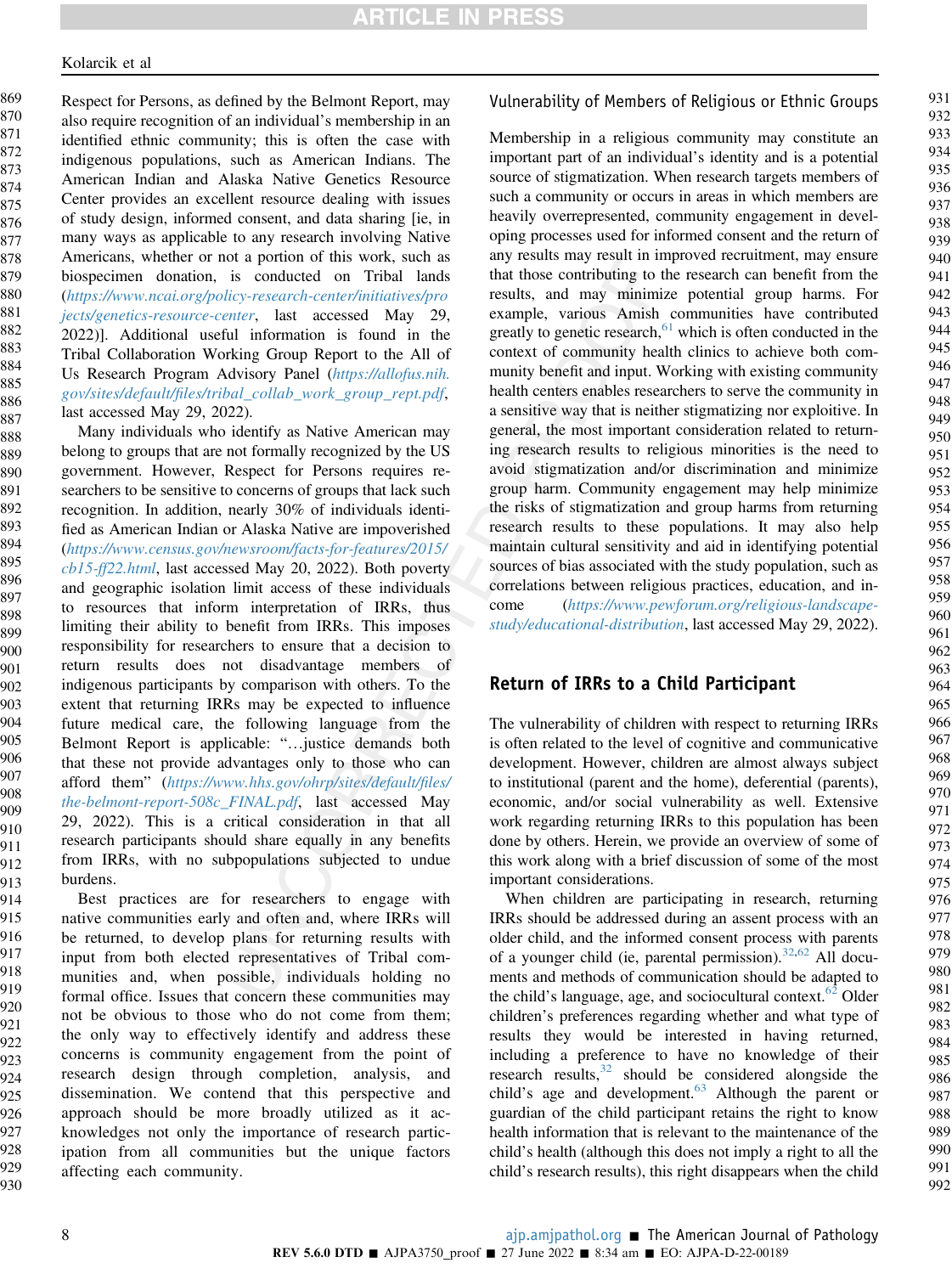# **ARTICLE IN PRESS**

#### Returning IRRs to Vulnerable Individuals

reaches the age of majority. At majority, it is important to consider again obtaining consent for returning IRRs. $64,65$  $64,65$  In developing protocols, investigators should anticipate whether the child's IRRs will have relevance to the child's health or the welfare of other family members. For example, a genetic variant identified in a child is likely to have been inherited from a parent, with potential health implications for both parent and family because the variant may be shared by siblings and other blood relatives. Similarly, the results of testing for environmental toxins might have importance for that child and others that share the exposure. Often in such circumstances, the parents should assist or take primary responsibility for communicating appropriate information to other family members. However, the research team should consider offering support and training for the parents in these situations to confirm understanding and ensure that results can be accurately communicated. In addition, child development professionals and those from related disciplines should be included on the research team to determine the most appropriate methods for relaying information throughout the study process. 993 994 995 996 997 998 999 1000 1001 1002 1003 1004 1005 1006 1007 1008 1009 1010 1011 1012 1013 1014 1015 1016

With increased availability of genetic testing, the ethical considerations regarding returning secondary or incidental research results concerning adult-onset-only conditions to newborn and young children has been a topic of debate.<sup>66</sup> The rationale offered for returning these results is that genetic testing could provide a personalized medicine strategy for disease management, beginning with preventative measures and including detection, diagnosis, and, ultimately, treatment. However, the types of information and the idea that the child should have rights regarding the kinds of information (commonly referred to as a "child's right to an  $Q11$  open future"<sup>[67](#page-11-22)</sup>) should be considered. The current consensus across multiple disciplines is that children should not be tested for adult-onset-only conditions (reviewed by Ross and Clayton<sup>[68](#page-11-23)</sup>). However, the Genome Sequence-Based Screening for Childhood Risk and Newborn Illness, or The BabySeq Project, suggested the concept of family benefit as a possible justification for returning results related to adult-onset-only conditions. $69,70$  $69,70$ 1028 **Q11** 

#### Summary and Conclusions

This article focuses on the considerations when returning IRRs to vulnerable research participants and populations who require additional protections when conducting research. $^{14,15}$  $^{14,15}$  $^{14,15}$  $^{14,15}$  Ethical considerations in returning IRRs, including decisional capacity and contextual vulnerabilities, derive from the ethical principles laid out in the Belmont Report: Respect for Persons, Beneficence, and Justice.

Although challenges faced by many potential research participants are complex and multifaceted, past exploitations of research participants and current health and resource disparities highlight the need for research to be conducted in a manner that is accessible and beneficial to all participants.

This may be particularly challenging because most study populations will have participants with a range of vulnerabilities. Returning IRRs may thus require considerable resources beyond those required for performance of the research. This necessitates decisions on how best to allocate available resources between those needed to perform the research and those needed to ensure the ethical return of research results. With this in mind, we offer the following considerations for assessing the decision to return IRRs, for helping to ensure truly informed consent, and for maximizing any benefits from returning research results:

- i) Participation of vulnerable individuals in research is critical to ensure the development of effective treatments for these groups and to better understand and mitigate health disparities.
- ii) The decision to offer IRRs to participants raises issues of Beneficence and Justice that go beyond those of simple research participation. This should be accounted for when considering return of results to both vulnerable and nonvulnerable research participants. The principle of Justice requires that a decision to return IRRs benefits members of vulnerable and nonvulnerable populations to a similar degree, and that participation not subject members of vulnerable populations to undue burdens or harms.
- iii) Some individuals have intrinsic limitations in their ability to understand the implications, risks, and benefits of returning IRRs. Others may have decisional capacity that is limited by group norms or conditions (social vulnerability). These individuals may not be able to benefit from receiving IRRs. These factors should be considered when deciding whether research results should be returned to any study participant, because these vulnerable individuals bear the full risks of research participation, but do not share equally in the potential benefits, thus violating the Belmont Report principle of Justice.
- iv) Providing consent to receive research results involves qualitatively different decisions for a research participant than the initial decision to participate in research. The risks associated with receiving IRRs may be more difficult to assess than are risks of the study itself; weighing these risks may be particularly challenging. Several approaches may be used to address these issues:
	- a. Informed consent should be conducted in plain language, appropriately supplemented with both educational materials and discussions that include research participants and legally authorized representatives (when appropriate). The informed consent process should be performed in a way that accommodates individuals with cognitive and/or communicative vulnerability and should clearly convey an explanation of the research testing and how it differs from routine clinical testing. When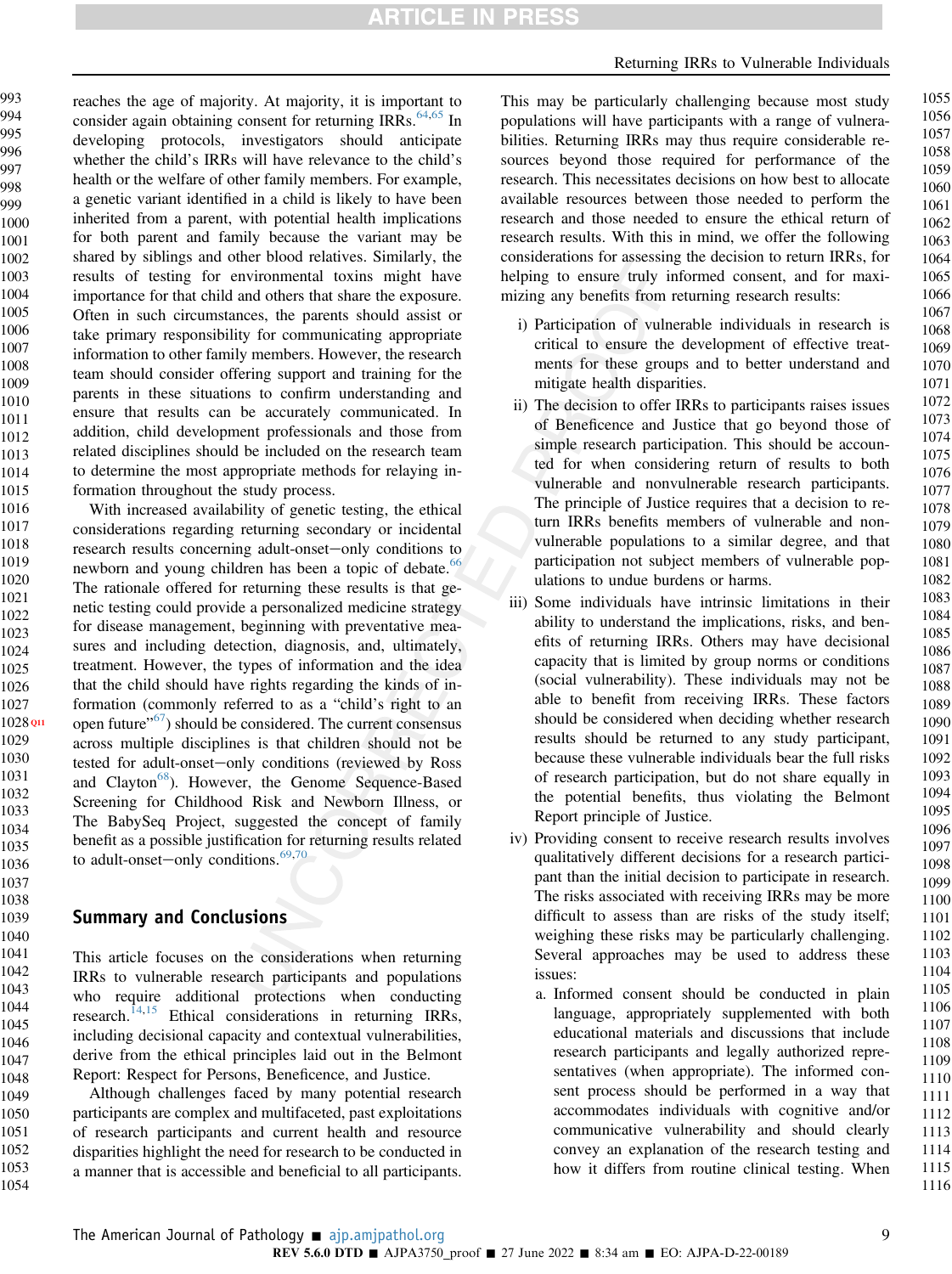additional testing may be needed to enable clinical use of IRRs, investigators should clearly convey the need and likely cost to participants for this testing and follow-up.

- b. The informed consent process should be staged in a manner that clearly separates the decision to receive IRRs from the decision to participate in a research investigation.
- c. Consideration of decisional capacity is context dependent and is needed not only when obtaining consent but also when returning IRRs. Where appropriate, formal tools may be used to assess the decisional capacity of those who are cognitively impaired.
	- d. Research participants should be encouraged to consider, at the time of consent, how they would want their IRRs to be handled if they are subsequently unable to make a competent choice.
- v) Institutionally vulnerable individuals are at risk because their lives are controlled by others who may have different priorities than they do. Consent procedures for these individuals must effectively insulate research participation from this external control and must ensure that controlling institutions and their personnel cannot obtain and potentially misuse IRRs.
- vi) Medically vulnerable individuals, including those who have serious health conditions for which there are no treatment options, may inadvertently come to believe that the research in which they are participating is intended primarily to treat their disease, rather than to find improved treatments for the disease by studying many individuals. Returning IRRs may reinforce this therapeutic misconception and must be conducted in a manner that reduces the likelihood that this will occur. For example:
	- a. During the informed consent process and when returning research findings, investigators should ensure that participants understand the limitations of any returned IRRs.
		- b. When discussing return of IRRs with participants, it may reduce the risks of deferential and medical vulnerability as well astherapeutic misconceptionif the process is conducted with research team members who are not associated with direct patient care, in a location not associated with patient care (when possible), and without the use of traditional medical attire.
- vii) Research teams planning to return IRRs should consider obtaining support and training to ensure that IRRs can be effectively communicated to all participants. In addition, relevant professionals and those from related disciplines should be included on the research team to determine the most appropriate methods for relaying information throughout the study process. 1174
- viii) Institutions returning IRRs should consider whether additional information or resources might be provided 1176 1177 1178

to help individuals whose economic or social circumstances make them unable to benefit from returning any medically actionable research results.

- ix) Decisions on both returning IRRs and on the approaches by which this is accomplished may benefit from community engagement in project planning, decision making, and oversight, which may enable investigators to identify and mitigate potential individual and group harms. Community engagement may take the form of meetings, focus groups, and surveys. In addition, in the case of biorepositories, it may also include involvement in the biorepository's governance and oversight systems, such as participation on a Community Advisory Board, where feasible and appropriate.
- x) When returning IRRs to any individuals (whether vulnerable or not), investigators should:
	- a. clearly describe how research testing differs from routine clinical testing,
	- b. tell the participant if the research results may require additional follow-up (such as testing in a clinical laboratory), and
	- c. provide such assistance as the participants may desire to ensure that they and their health care providers know how to obtain necessary follow-up care, such as genetic counseling.

In summary, return of IRRs to vulnerable individuals may have considerations that are different from those of the population at large. Although general issues of informed consent in vulnerable individuals have been well explored, ethical issues associated with the effects of returning research results in these populations have not been well described. Additional research is needed to better understand the ethical issues and implications of returning research results to vulnerable research participants. Our recommendations must therefore be regarded as tentative until a more robust basis for guidance is developed.

# Acknowledgments

We thank Sara F. Goldkind, Mark Sobel, and Thomas Puglisi for reviewing an earlier version of this article and making valuable suggestions for its improvement.

## References

- <span id="page-9-0"></span>1. [National Academies of Sciences, Engineering and Medicine:](http://refhub.elsevier.com/S0002-9440(22)00175-4/sref1) [Returning Individual Research Results to Participants. Washington,](http://refhub.elsevier.com/S0002-9440(22)00175-4/sref1) [DC, National Academies Press, 2018. pp. 1](http://refhub.elsevier.com/S0002-9440(22)00175-4/sref1)-[398](http://refhub.elsevier.com/S0002-9440(22)00175-4/sref1)
- 2. [National Research Council: Issues in Returning Individual Results from](http://refhub.elsevier.com/S0002-9440(22)00175-4/sref2) [Genome Research Using Population-Based Banked Specimens, with a](http://refhub.elsevier.com/S0002-9440(22)00175-4/sref2) [Focus on the National Health and Nutrition Examination Survey.](http://refhub.elsevier.com/S0002-9440(22)00175-4/sref2) Washington, DC, National Academies Press,  $2014$ . pp.  $1-110$  $1-110$
- 3. [Bledsoe MJ, Grizzle WE, Clark BJ, Zeps N: Practical implementation](http://refhub.elsevier.com/S0002-9440(22)00175-4/sref3) [issues and challenges for biobanks in the return of individual research](http://refhub.elsevier.com/S0002-9440(22)00175-4/sref3) [results. Genet Med 2012, 14:478](http://refhub.elsevier.com/S0002-9440(22)00175-4/sref3)-[483](http://refhub.elsevier.com/S0002-9440(22)00175-4/sref3)

1179 1180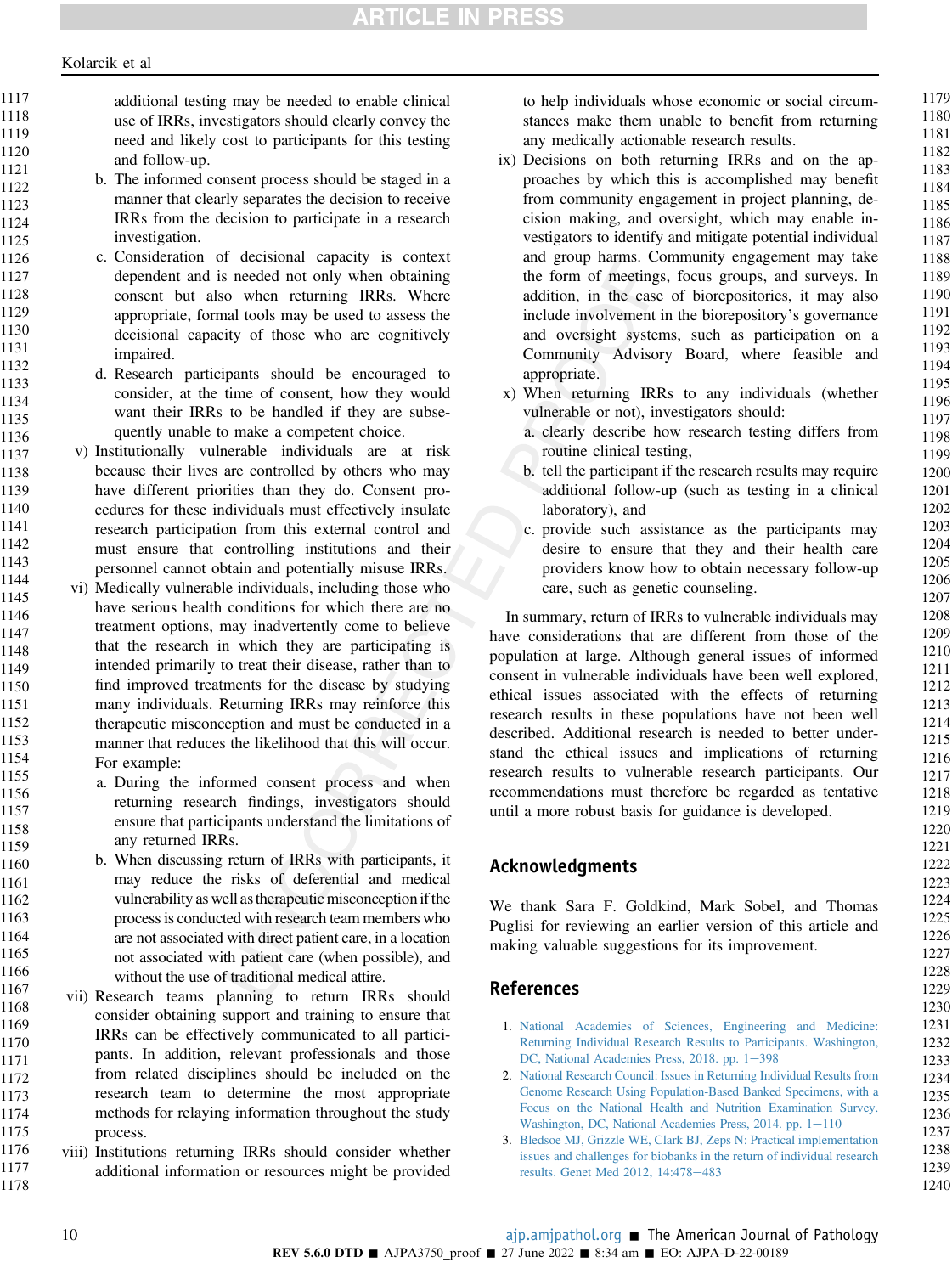**ARTICLE IN PRESS** 

#### Returning IRRs to Vulnerable Individuals

4. [Bledsoe MJ, Clayton EW, McGuire AL, Grizzle WE, O](http://refhub.elsevier.com/S0002-9440(22)00175-4/sref4)'Rourke PP, [Zeps N: Return of research results from genomic biobanks: cost](http://refhub.elsevier.com/S0002-9440(22)00175-4/sref4) [matters. Genet Med 2013, 15:103](http://refhub.elsevier.com/S0002-9440(22)00175-4/sref4)-[105](http://refhub.elsevier.com/S0002-9440(22)00175-4/sref4)

- <span id="page-10-11"></span>5. [Wong CA, Hernandez AF, Califf RM: Return of research results to](http://refhub.elsevier.com/S0002-9440(22)00175-4/sref5) [study participants: uncharted and untested. JAMA 2018, 320:](http://refhub.elsevier.com/S0002-9440(22)00175-4/sref5)  $435 - 436$  $435 - 436$  $435 - 436$
- <span id="page-10-12"></span>6. [Sobel ME, Dreyfus JC, Mckillip KD, Kolarcik C, Muller WA,](http://refhub.elsevier.com/S0002-9440(22)00175-4/sref6) [Scott MJ, Siegal GP, Wadosky K, O](http://refhub.elsevier.com/S0002-9440(22)00175-4/sref6)'leary TJ: Return of individual [research results a guide for biomedical researchers utilizing human](http://refhub.elsevier.com/S0002-9440(22)00175-4/sref6) [biospecimens. Am J Pathol 2020, 190:918](http://refhub.elsevier.com/S0002-9440(22)00175-4/sref6)-[933](http://refhub.elsevier.com/S0002-9440(22)00175-4/sref6)
- <span id="page-10-0"></span>7. [Steinberg AG, Rushforth NB, Bennett PH, Burch TA, Miller M:](http://refhub.elsevier.com/S0002-9440(22)00175-4/sref7) [Preliminary report on the genetics of diabetes among the Pima In](http://refhub.elsevier.com/S0002-9440(22)00175-4/sref7)dians. Adv Metab Disord 1970,  $1:11-21$  $1:11-21$
- <span id="page-10-1"></span>8. [Clark-Cutaia MN, Rivera E, Iroegbu C, Squires A: Disparities in](http://refhub.elsevier.com/S0002-9440(22)00175-4/sref8) [chronic kidney disease-the state of the evidence. Curr Opin Nephrol](http://refhub.elsevier.com/S0002-9440(22)00175-4/sref8) [Hypertens 2021, 30:208](http://refhub.elsevier.com/S0002-9440(22)00175-4/sref8)-[214](http://refhub.elsevier.com/S0002-9440(22)00175-4/sref8)
- <span id="page-10-2"></span>9. [Peterson K, Anderson J, Boundy E, Ferguson L, McCleery E,](http://refhub.elsevier.com/S0002-9440(22)00175-4/sref9) [Waldrip K: Mortality disparities in racial/ethnic minority groups in](http://refhub.elsevier.com/S0002-9440(22)00175-4/sref9) [the Veterans Health Administration: an evidence review and map.](http://refhub.elsevier.com/S0002-9440(22)00175-4/sref9) [Am J Public Health 2018, 108:e1](http://refhub.elsevier.com/S0002-9440(22)00175-4/sref9)-[e11](http://refhub.elsevier.com/S0002-9440(22)00175-4/sref9)
- <span id="page-10-3"></span>10. [Harvey PD, Siever LJ, Huang GD, Muralidhar S, Zhao H, Miller P,](http://refhub.elsevier.com/S0002-9440(22)00175-4/sref10) [Aslan M, Mane S, Mcnamara M, Gleason T, Brophy M,](http://refhub.elsevier.com/S0002-9440(22)00175-4/sref10) Przygodszki R, O'[Leary TJ, Gaziano M, Concato J: The genetics of](http://refhub.elsevier.com/S0002-9440(22)00175-4/sref10) [functional disability in schizophrenia and bipolar illness: methods and](http://refhub.elsevier.com/S0002-9440(22)00175-4/sref10) [initial results for VA cooperative study #572. Am J Med Genet B](http://refhub.elsevier.com/S0002-9440(22)00175-4/sref10) [Neuropsychiatr Genet 2014, 165:381](http://refhub.elsevier.com/S0002-9440(22)00175-4/sref10)-[389](http://refhub.elsevier.com/S0002-9440(22)00175-4/sref10)
- <span id="page-10-5"></span><span id="page-10-4"></span>11. [Harvey PD, Sun N, Bigdeli TB, Fanous AH, Aslan M, Malhotra AK,](http://refhub.elsevier.com/S0002-9440(22)00175-4/sref11) [Lu Q, Hu Y, Li B, Chen Q, Mane S, Miller P, Rajeevan N,](http://refhub.elsevier.com/S0002-9440(22)00175-4/sref11) [Sayward F, Cheung K-H, Li Y, Greenwood TA, Gur RE, Braff DL,](http://refhub.elsevier.com/S0002-9440(22)00175-4/sref11) Brophy M, Pyarajan S, O'[Leary TJ, Gleason T, Przygodszki R,](http://refhub.elsevier.com/S0002-9440(22)00175-4/sref11) [Muralidhar S, Gaziano JM, Concato J, Zhao H, Siever LJ: Genome](http://refhub.elsevier.com/S0002-9440(22)00175-4/sref11)[wide association study of cognitive performance in U.S. veterans with](http://refhub.elsevier.com/S0002-9440(22)00175-4/sref11) [schizophrenia or bipolar disorder. Am J Med Genet B Neuropsychiatr](http://refhub.elsevier.com/S0002-9440(22)00175-4/sref11) [Genet 2020, 183:181](http://refhub.elsevier.com/S0002-9440(22)00175-4/sref11)-[194](http://refhub.elsevier.com/S0002-9440(22)00175-4/sref11) 1265 1266 1267 1268 1269 1270 1271 1272
	- 12. [Bigdeli TB, Fanous AH, Li Y, Rajeevan N, Sayward F, Genovese G,](http://refhub.elsevier.com/S0002-9440(22)00175-4/sref12) [et al: Genome-wide association studies of schizophrenia and bipolar](http://refhub.elsevier.com/S0002-9440(22)00175-4/sref12) [disorder in a diverse cohort of US veterans. Schizophr Bull 2021, 47:](http://refhub.elsevier.com/S0002-9440(22)00175-4/sref12)  $517 - 529$  $517 - 529$  $517 - 529$ 
		- 13. [Wheeler SB, Reeder-Hayes KE, Carey LA: Disparities in breast](http://refhub.elsevier.com/S0002-9440(22)00175-4/sref13) [cancer treatment and outcomes: biological, social, and health system](http://refhub.elsevier.com/S0002-9440(22)00175-4/sref13) [determinants and opportunities for research. Oncologist 2013, 18:](http://refhub.elsevier.com/S0002-9440(22)00175-4/sref13) [986](http://refhub.elsevier.com/S0002-9440(22)00175-4/sref13)-[993](http://refhub.elsevier.com/S0002-9440(22)00175-4/sref13)
			- 14. [Shivayogi P: Vulnerable population and methods for their safeguard.](http://refhub.elsevier.com/S0002-9440(22)00175-4/sref14) [Perspect Clin Res 2013, 4:53](http://refhub.elsevier.com/S0002-9440(22)00175-4/sref14)-[57](http://refhub.elsevier.com/S0002-9440(22)00175-4/sref14)
			- 15. [World Medical Association Declaration of Helsinki: ethical principles](http://refhub.elsevier.com/S0002-9440(22)00175-4/sref15) [for medical research involving human subjects. JAMA 2013, 310:](http://refhub.elsevier.com/S0002-9440(22)00175-4/sref15)  $2191 - 2194$  $2191 - 2194$  $2191 - 2194$
	- 16. [Bethesda M: Ethical and Policy Issues in Research Involving Human](http://refhub.elsevier.com/S0002-9440(22)00175-4/sref16) [Participants: Report and Recommendations of the National Bioethics](http://refhub.elsevier.com/S0002-9440(22)00175-4/sref16) [Advisory Commission. Rockville, MD, National Bioethics Advisory](http://refhub.elsevier.com/S0002-9440(22)00175-4/sref16)  $Q12$  [Commission, 2001. pp. 1](http://refhub.elsevier.com/S0002-9440(22)00175-4/sref16)–[19](http://refhub.elsevier.com/S0002-9440(22)00175-4/sref16)
		- 17. [Gordon BG: Vulnerability in research: basic ethical concepts and](http://refhub.elsevier.com/S0002-9440(22)00175-4/sref17) general approach to review. Ochsner J  $2020$ ,  $20:34-38$  $20:34-38$
	- 18. [Kalia SS, Adelman K, Bale SJ, Chung WK, Eng C, Evans JP,](http://refhub.elsevier.com/S0002-9440(22)00175-4/sref18) [Herman GE, Hufnagel SB, Klein TE, Korf BR, McKelvey KD,](http://refhub.elsevier.com/S0002-9440(22)00175-4/sref18) [Ormond KE, Richards CS, Vlangos CN, Watson M, Martin CL,](http://refhub.elsevier.com/S0002-9440(22)00175-4/sref18) [Miller DT: Recommendations](http://refhub.elsevier.com/S0002-9440(22)00175-4/sref18) for reporting of secondary find[ings in clinical exome and genome sequencing, 2016 update](http://refhub.elsevier.com/S0002-9440(22)00175-4/sref18) [\(ACMG SF v2.0\): a policy statement of the American College](http://refhub.elsevier.com/S0002-9440(22)00175-4/sref18) [of Medical Genetics and Genomics. Genet Med 2017, 19:](http://refhub.elsevier.com/S0002-9440(22)00175-4/sref18)  $249 - 255$  $249 - 255$  $249 - 255$
- <span id="page-10-10"></span><span id="page-10-9"></span><span id="page-10-8"></span><span id="page-10-7"></span><span id="page-10-6"></span>19. [Green RC, Berg JS, Grody WW, Kalia SS, Korf BR, Martin CL,](http://refhub.elsevier.com/S0002-9440(22)00175-4/sref19) McGuire AL, Nussbaum RL, O'[Daniel JM, Ormond KE, Rehm HL,](http://refhub.elsevier.com/S0002-9440(22)00175-4/sref19) [Watson MS, Williams MS, Biesecker LG; American College of](http://refhub.elsevier.com/S0002-9440(22)00175-4/sref19) [Medical Genetics and Genomics: ACMG recommendations for](http://refhub.elsevier.com/S0002-9440(22)00175-4/sref19) reporting of incidental fi[ndings in clinical exome and genome](http://refhub.elsevier.com/S0002-9440(22)00175-4/sref19) [sequencing. Genet Med 2013, 15:565](http://refhub.elsevier.com/S0002-9440(22)00175-4/sref19)-[574](http://refhub.elsevier.com/S0002-9440(22)00175-4/sref19) 1296 1297 1298 1299 1300 1301 1302
- <span id="page-10-13"></span>20. [Rohr UP, Binder C, Dieterle T, Giusti F, Messina CGM, Toerien E,](http://refhub.elsevier.com/S0002-9440(22)00175-4/sref20) [Moch H, Hendrikschäfer H: The value of in vitro diagnostic testing in](http://refhub.elsevier.com/S0002-9440(22)00175-4/sref20) [medical practice: a status report. PLoS One 2016, 11:e0149856](http://refhub.elsevier.com/S0002-9440(22)00175-4/sref20)
- <span id="page-10-14"></span>21. [Epner PL, Gans JE, Graber ML: When diagnostic testing leads to](http://refhub.elsevier.com/S0002-9440(22)00175-4/sref21) [harm: a new outcomes-based approach for laboratory medicine. BMJ](http://refhub.elsevier.com/S0002-9440(22)00175-4/sref21) [Qual Saf 2013, 22:ii6](http://refhub.elsevier.com/S0002-9440(22)00175-4/sref21)-[ii10](http://refhub.elsevier.com/S0002-9440(22)00175-4/sref21)
- <span id="page-10-15"></span>22. [Lyon GJ, Segal JP: Practical, ethical and regulatory considerations for](http://refhub.elsevier.com/S0002-9440(22)00175-4/sref22) [the evolving medical and research genomics landscape. Appl Transl](http://refhub.elsevier.com/S0002-9440(22)00175-4/sref22) [Genom 2013, 2:34](http://refhub.elsevier.com/S0002-9440(22)00175-4/sref22)
- <span id="page-10-16"></span>23. [Goffman E: Stigma. New York, NY, Simon & Schuster, 1963. pp.](http://refhub.elsevier.com/S0002-9440(22)00175-4/sref23)  $1 - 168$  $1 - 168$  $1 - 168$
- <span id="page-10-17"></span>24. [Hinshaw SP: The stigmatization of mental illness in children and](http://refhub.elsevier.com/S0002-9440(22)00175-4/sref24) [parents: developmental issues, family concerns, and research needs. J](http://refhub.elsevier.com/S0002-9440(22)00175-4/sref24) [Child Psychol Psychiatry 2005, 46:714](http://refhub.elsevier.com/S0002-9440(22)00175-4/sref24)-[734](http://refhub.elsevier.com/S0002-9440(22)00175-4/sref24)
- <span id="page-10-18"></span>25. [Brandt-Rauf SI, Raveis VH, Drummond NF, Conte JA,](http://refhub.elsevier.com/S0002-9440(22)00175-4/sref25) [Rothman SM: Ashkenazi Jews and breast cancer: the consequences of](http://refhub.elsevier.com/S0002-9440(22)00175-4/sref25) [linking ethnic identity to genetic disease. Am J Public Health 2006,](http://refhub.elsevier.com/S0002-9440(22)00175-4/sref25) [96:1979](http://refhub.elsevier.com/S0002-9440(22)00175-4/sref25)-[1988](http://refhub.elsevier.com/S0002-9440(22)00175-4/sref25)
- <span id="page-10-19"></span>26. [Markel H: The stigma of disease: implications of genetic screening.](http://refhub.elsevier.com/S0002-9440(22)00175-4/sref26) [Am J Med 1992, 93:209](http://refhub.elsevier.com/S0002-9440(22)00175-4/sref26)-[215](http://refhub.elsevier.com/S0002-9440(22)00175-4/sref26)
- <span id="page-10-21"></span>27. [Lehmann LS, Weeks JC, Klar N, Garber JE: A population-based](http://refhub.elsevier.com/S0002-9440(22)00175-4/sref27) [study of Ashkenazi Jewish women](http://refhub.elsevier.com/S0002-9440(22)00175-4/sref27)'s attitudes toward genetic [discrimination and BRCA1/2 testing. Genet Med 2002, 4:346](http://refhub.elsevier.com/S0002-9440(22)00175-4/sref27)-[352](http://refhub.elsevier.com/S0002-9440(22)00175-4/sref27)
- <span id="page-10-20"></span>28. [Aspinall PJ, Dyson SM, Anionwu EN: The feasibility of using](http://refhub.elsevier.com/S0002-9440(22)00175-4/sref28) [ethnicity as a primary tool for antenatal selective screening for sickle](http://refhub.elsevier.com/S0002-9440(22)00175-4/sref28) [cell disorders: pointers from the research evidence. Soc Sci Med](http://refhub.elsevier.com/S0002-9440(22)00175-4/sref28) [2003, 56:285](http://refhub.elsevier.com/S0002-9440(22)00175-4/sref28)-[297](http://refhub.elsevier.com/S0002-9440(22)00175-4/sref28)
- <span id="page-10-22"></span>29. [Dunn LB, Nowrangi MA, Palmer BW, Jeste Dv, Saks ER: Assessing](http://refhub.elsevier.com/S0002-9440(22)00175-4/sref29) [decisional capacity for clinical research or treatment: a review of](http://refhub.elsevier.com/S0002-9440(22)00175-4/sref29) [instruments. Am J Psychiatry 2006, 163:1323](http://refhub.elsevier.com/S0002-9440(22)00175-4/sref29)-[1334](http://refhub.elsevier.com/S0002-9440(22)00175-4/sref29)
- <span id="page-10-23"></span>30. [Buchanan A: Mental capacity, legal competence and consent to](http://refhub.elsevier.com/S0002-9440(22)00175-4/sref30) [treatment. J R Soc Med 2004, 97:415](http://refhub.elsevier.com/S0002-9440(22)00175-4/sref30)-[420](http://refhub.elsevier.com/S0002-9440(22)00175-4/sref30)
- <span id="page-10-24"></span>31. Beskow LM, O'[Rourke PP: Return of genetic research results to](http://refhub.elsevier.com/S0002-9440(22)00175-4/sref31) [participants and families: IRB perspectives and roles. J Law Med](http://refhub.elsevier.com/S0002-9440(22)00175-4/sref31) [Ethics 2015, 43:502](http://refhub.elsevier.com/S0002-9440(22)00175-4/sref31)-[513](http://refhub.elsevier.com/S0002-9440(22)00175-4/sref31)
- <span id="page-10-33"></span>32. [Anastasova V, Mahalatchimy A, Rial-Sebbag E, Antó Boqué JM,](http://refhub.elsevier.com/S0002-9440(22)00175-4/sref32) [Keil T, Sunyer J, Bousquet J, Cambon-Thomsen A: Communication](http://refhub.elsevier.com/S0002-9440(22)00175-4/sref32) [of results and disclosure of incidental](http://refhub.elsevier.com/S0002-9440(22)00175-4/sref32) findings in longitudinal pae[diatric research. Pediatr Allergy Immunol 2013, 24:389](http://refhub.elsevier.com/S0002-9440(22)00175-4/sref32)-[394](http://refhub.elsevier.com/S0002-9440(22)00175-4/sref32)
- <span id="page-10-28"></span>33. [Groisman IJ, Mathieu G, Godard B: Use of next generation](http://refhub.elsevier.com/S0002-9440(22)00175-4/sref33) [sequencing technologies in research and beyond: are participants with](http://refhub.elsevier.com/S0002-9440(22)00175-4/sref33) [mental health disorders fully protected? BMC Med Ethics 2012, 13:](http://refhub.elsevier.com/S0002-9440(22)00175-4/sref33) [36](http://refhub.elsevier.com/S0002-9440(22)00175-4/sref33)
- <span id="page-10-29"></span>34. [Mathieu G, Groisman IJ, Godard B: Next generation sequencing in](http://refhub.elsevier.com/S0002-9440(22)00175-4/sref34) [psychiatric research: what study participants need to know about](http://refhub.elsevier.com/S0002-9440(22)00175-4/sref34) research fi[ndings. Int J Neuropsychopharmacol 2013, 16:2119](http://refhub.elsevier.com/S0002-9440(22)00175-4/sref34)-[2127](http://refhub.elsevier.com/S0002-9440(22)00175-4/sref34)
- <span id="page-10-25"></span>35. [Carpenter WT, Gold JM, Lahti AC, Queern CA, Conley RR,](http://refhub.elsevier.com/S0002-9440(22)00175-4/sref35) [Bartko JJ, Kovnick J, Appelbaum PS: Decisional capacity for](http://refhub.elsevier.com/S0002-9440(22)00175-4/sref35) [informed consent in schizophrenia research. Arch Gen Psychiatry](http://refhub.elsevier.com/S0002-9440(22)00175-4/sref35)  $2000, 57:533 - 538$  $2000, 57:533 - 538$  $2000, 57:533 - 538$
- <span id="page-10-26"></span>36. [Gilbert T, Bosquet A, Thomas-Antérion C, Bonnefoy M, le Saux O:](http://refhub.elsevier.com/S0002-9440(22)00175-4/sref36) [Assessing capacity to consent for research in cognitively impaired](http://refhub.elsevier.com/S0002-9440(22)00175-4/sref36) older patients. Clin Interv Aging  $2017$ ,  $12:1553-1563$  $12:1553-1563$
- <span id="page-10-27"></span>37. [Gould TJ: Addiction and cognition. Addict Sci Clin Pract 2010, 5:](http://refhub.elsevier.com/S0002-9440(22)00175-4/sref37)  $4 - 14$  $4 - 14$  $4 - 14$
- <span id="page-10-30"></span>38. [Palmer BW, Savla GN, Roesch SC, Jeste Dv: Changes in capacity to](http://refhub.elsevier.com/S0002-9440(22)00175-4/sref38) [consent over time in patients involved in psychiatric research. Br J](http://refhub.elsevier.com/S0002-9440(22)00175-4/sref38) [Psychiatry 2013, 202:454](http://refhub.elsevier.com/S0002-9440(22)00175-4/sref38)
- <span id="page-10-31"></span>39. [Wolf SM, Branum R, Koenig BA, Petersen GM, Clinic M, Susan](http://refhub.elsevier.com/S0002-9440(22)00175-4/sref39) [Berry MA, Beskow LM, Daly MB, Fernandez Cv, Green RC,](http://refhub.elsevier.com/S0002-9440(22)00175-4/sref39) [LeRoy BS, Lindor NM, Pearl PO, Radecki Breitkopf C, Berry SA,](http://refhub.elsevier.com/S0002-9440(22)00175-4/sref39) [LeRoy B, van Ness B, Lindor N: Returning a research participant](http://refhub.elsevier.com/S0002-9440(22)00175-4/sref39)'s [genomic results to relatives: analysis and recommendations HHS](http://refhub.elsevier.com/S0002-9440(22)00175-4/sref39) public access. J Law Med Ethics  $2015$ ,  $43:440-463$  $43:440-463$
- <span id="page-10-32"></span>40. [Kwok SS, Nguyen X-MT, Wu DD, Mudar RA, Llano DA: Pure tone](http://refhub.elsevier.com/S0002-9440(22)00175-4/sref40) [audiometry and hearing loss in Alzheimer](http://refhub.elsevier.com/S0002-9440(22)00175-4/sref40)'s disease: a meta-analysis. [Front Psychol 2022, 12:788045](http://refhub.elsevier.com/S0002-9440(22)00175-4/sref40)